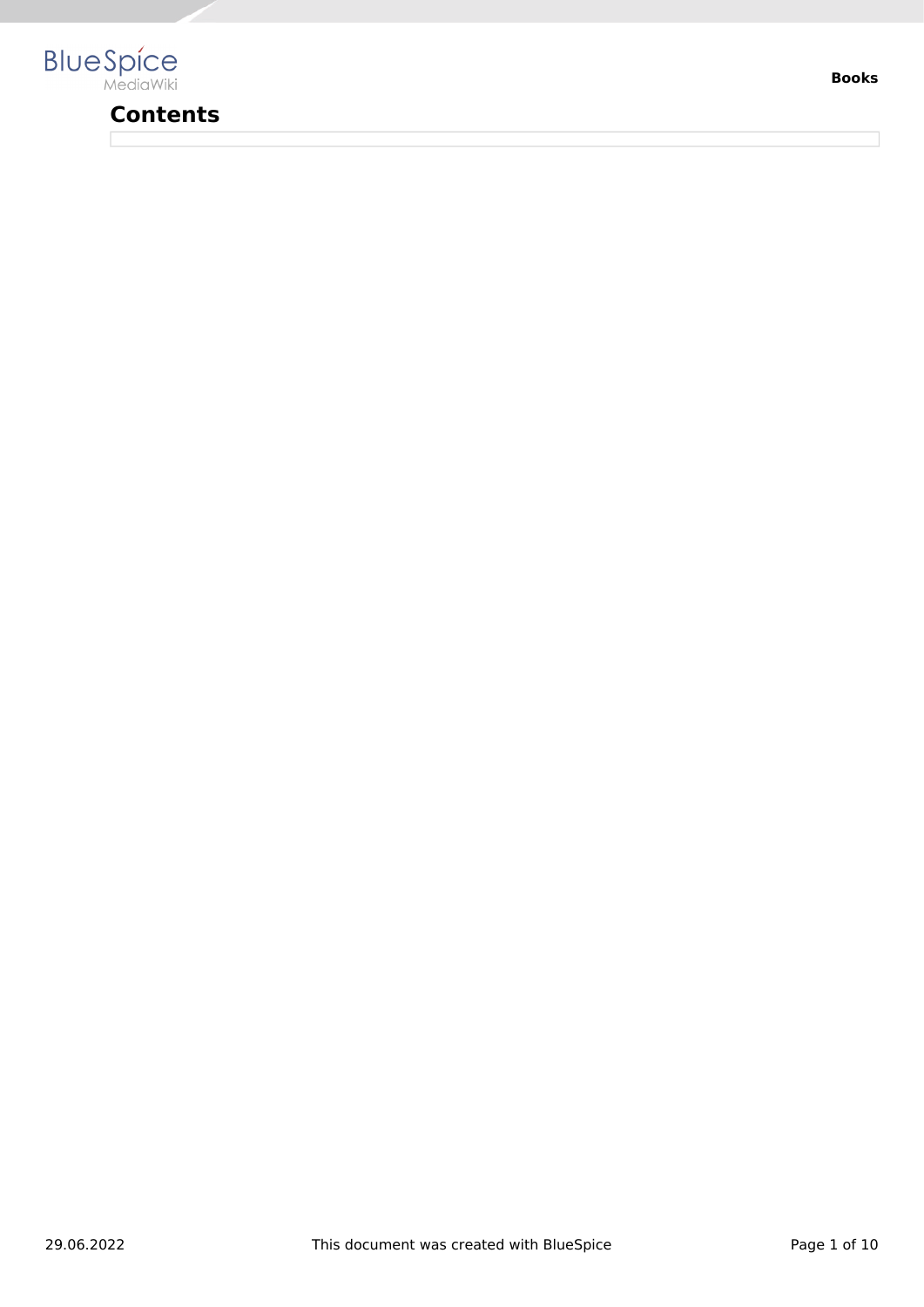

## **6 Books**

[Browse history interactively](https://en.wiki.bluespice.com)

[VisualWikitext](https://en.wiki.bluespice.com)

**[Revision as of 15:54, 23 December 2021](https://en.wiki.bluespice.com/w/index.php?title=Manual:Extension/BlueSpiceBookshelf&oldid=1802) ([view source\)](https://en.wiki.bluespice.com/w/index.php?title=Manual:Extension/BlueSpiceBookshelf&action=edit&oldid=1802)**

[Margit.link-rodrigue](https://en.wiki.bluespice.com/wiki/User:Margit.link-rodrigue) ([talk](https://en.wiki.bluespice.com/w/index.php?title=User_talk:Margit.link-rodrigue&action=view) | [contribs](https://en.wiki.bluespice.com/wiki/Special:Contributions/Margit.link-rodrigue)) [Tag](https://en.wiki.bluespice.com/wiki/Special:Tags): [Visual edit](https://en.wiki.bluespice.com/w/index.php?title=Site:VisualEditor&action=view) [← Older edit](https://en.wiki.bluespice.com/w/index.php?title=Manual:Extension/BlueSpiceBookshelf&diff=prev&oldid=1802)

#### **Line 1: Line 1:**

#### **Books**

**[Latest revision as of 19:19, 18 March 2022](https://en.wiki.bluespice.com/w/index.php?title=Manual:Extension/BlueSpiceBookshelf&oldid=2824) ([view source](https://en.wiki.bluespice.com/w/index.php?title=Manual:Extension/BlueSpiceBookshelf&action=edit))** [Margit.link-rodrigue](https://en.wiki.bluespice.com/wiki/User:Margit.link-rodrigue) [\(talk](https://en.wiki.bluespice.com/w/index.php?title=User_talk:Margit.link-rodrigue&action=view) | [contribs\)](https://en.wiki.bluespice.com/wiki/Special:Contributions/Margit.link-rodrigue)

**+ <bookshelf src="Book:User manual" />**

{{DISPLAYTITLE:Books}} {{DISPLAYTITLE:Books}}

#### **Line 151: Line 152:**

\*'''Book page:''' A new page in the namespace book. If you don't enter a new title, the book will be created with the same title and the suffix ''(Copy). E.g. Employee Manual (Copy).'' This file includes a copy of the structure of your original book with the corresponding links to the duplicated pages in the new copy.

\*'''Wiki pages''': All pages contained in the original book are duplicated. The following scenarios are possible:

\*\*'''Same namespace:''' If you duplicate a book in the same namespace, no actual duplicates of the actual wiki are created. Instead, the bookshelf tag is updated to point to the copy of the book. For example, if your original book contains the page ''HR:

**−** Quality assurance'' (the book is in the namespace HR), the ''Quality assurance" page now contains the bookshelf tag <code><nowiki**>< bs:bookshelf src="Book:Employee Manual (Copy)" /**>< /nowiki></code>.

\*\*'''Different namespace''': If you create the book copy in a different namespace, the bookshelf tag in the original files remains unchanged. The new pages in the different namespace are created with a bookshelf tag for the new book copy. This is most likely the scenario you want.

==Permissions== ==Permissions==

**+**

\*'''Book page:''' A new page in the namespace book. If you don't enter a new title, the book will be created with the same title and the suffix ''(Copy). E.g. Employee Manual (Copy).'' This file includes a copy of the structure of your original book with the corresponding links to the duplicated pages in the new copy.

\*'''Wiki pages''': All pages contained in the original book are duplicated. The following scenarios are possible:

\*\*'''Same namespace:''' If you duplicate a book in the same namespace, no actual duplicates of the actual wiki are created. Instead, the bookshelf tag is updated to point to the copy of the book. For example, if your original book contains the page ''HR: Quality assurance'' (the book is in the namespace HR), the ''Quality assurance" page now contains the bookshelf tag <code><nowiki>< /nowiki></code>.

\*\*'''Different namespace''': If you create the book copy in a different namespace, the bookshelf tag in the original files remains unchanged. The new pages in the different namespace are created with a bookshelf tag for the new book copy. This is most likely the scenario you want.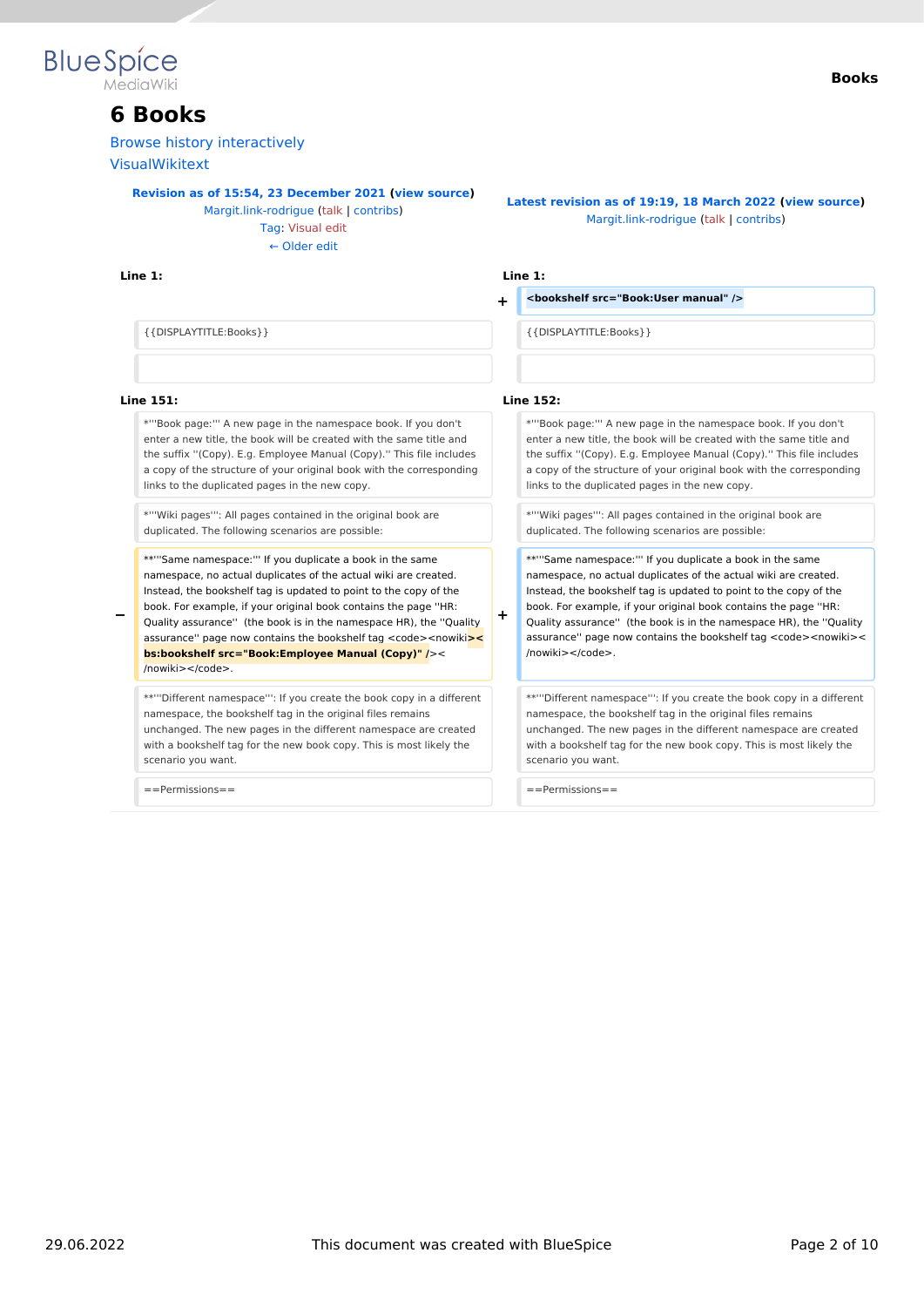## Latest revision as of 19:19, 18 March 2022

In BlueSpice pro, several wiki pages can be displayed for a structured book with chapter navigation. The book can also be printed as a PDF file with a cover sheet.

## Contents

**BlueSpice** 

MediaWiki

| 11 |  |
|----|--|
|    |  |
|    |  |
|    |  |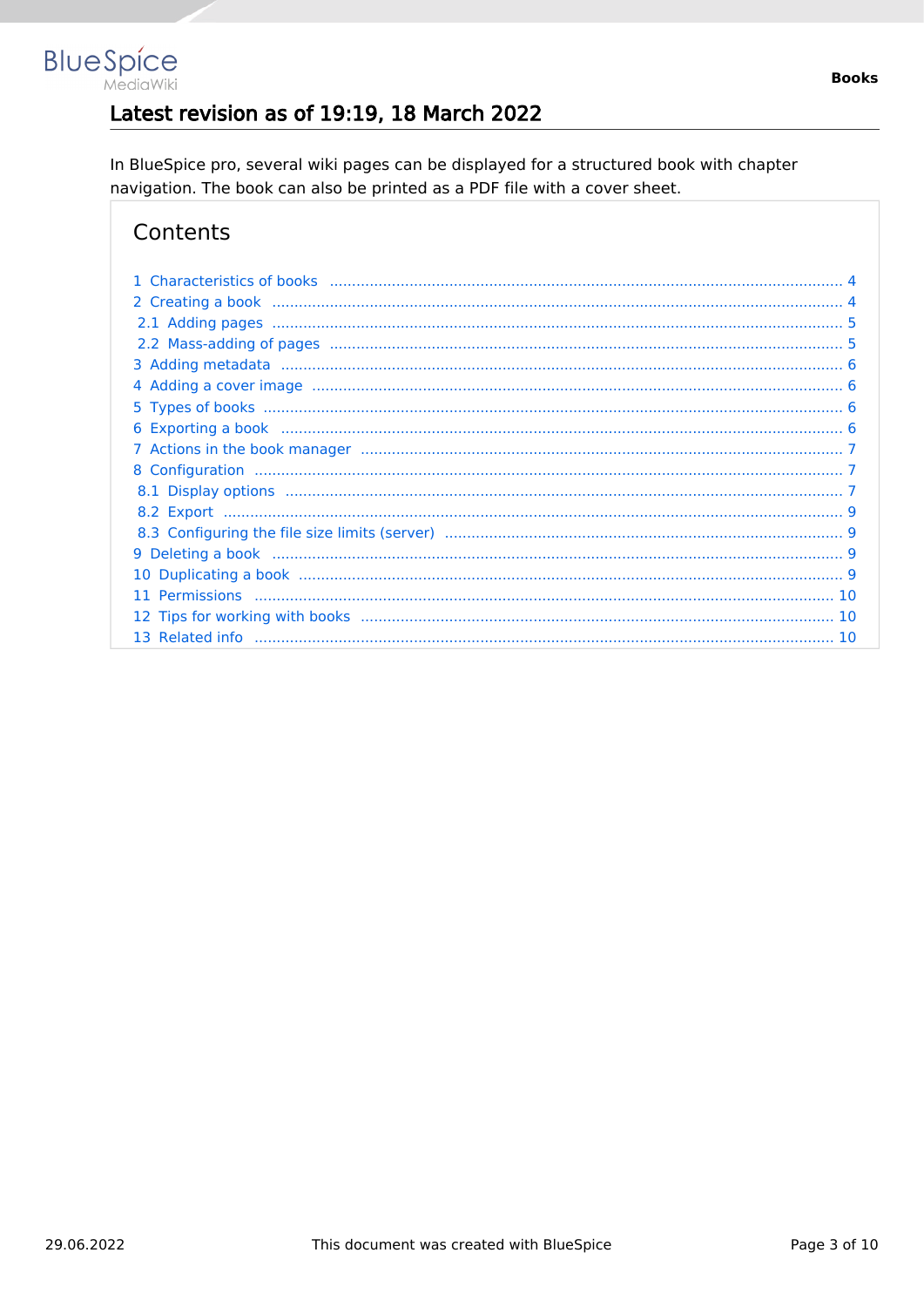<span id="page-3-0"></span>

MediaWiki

### Characteristics of books

By default, books are created as a "general book". General books have the following characteristics:

They povide a chapter navigation.

On book pages, the book navigation is displayed instead of the main navigation.

A wiki page that belongs to a general book is identified by a  $\vert$  <br/>bookshelf />  $\vert$  tag in the source code. Each page can only be included **in one** general book.

Books can be printed completely or partially as a PDF with a cover sheet.

They are listed alphabetically on the bookshelf. It is not possible to hide individual books.

The bookshelf can be reached via the main navigation.

### <span id="page-3-1"></span>Creating a book

Books are created from the page *Special:BookshelfBookManager*. This page can be reached from the *[Global actions](https://en.wiki.bluespice.com/wiki/Manual:Extension/BlueSpiceDiscovery)* menu under *Management > Books*.

| Book manager                                                                                                                               |                | O                     |
|--------------------------------------------------------------------------------------------------------------------------------------------|----------------|-----------------------|
| $\left( \infty \right)$ $\left( \infty \right)$<br>Œ<br>$\sqrt{2}$                                                                         |                | Export table $\vee$   |
| <b>Title</b>                                                                                                                               | Assignments    | Actions               |
| General books (3 books)                                                                                                                    |                |                       |
| <b>Emergency Manual</b>                                                                                                                    | No assignments |                       |
| <b>Organization Manual</b>                                                                                                                 | No assignments |                       |
| <b>Quality Handbook</b>                                                                                                                    | No assignments |                       |
| Page $\begin{array}{ c c c c }\n\hline\n1 & \text{of} 1 & \rightarrow & \rightarrow & \begin{array}{c}\n\searrow & \searrow & \end{array}$ |                | Displaying 1 - 3 of 3 |
| Book manager                                                                                                                               |                |                       |

#### **To create a book:**

**Click** the  $+$  -button. **Enter** a *Book title.* **Select** Sie als *Art des Buches* "General books" as type of the book.

| <b>Book Manager</b>              |                   |                             |                   |              |
|----------------------------------|-------------------|-----------------------------|-------------------|--------------|
| $\begin{array}{c} + \end{array}$ |                   |                             |                   |              |
| Title                            | Cancel            |                             | Create a new book | <b>Done</b>  |
| General books (3)                |                   | Book title: Employee manual |                   |              |
| Admin manual                     | Type of the book: | <b>General books</b>        |                   | $\checkmark$ |
| Test book                        |                   |                             |                   |              |

**Click** *Done*. The book editor loads next.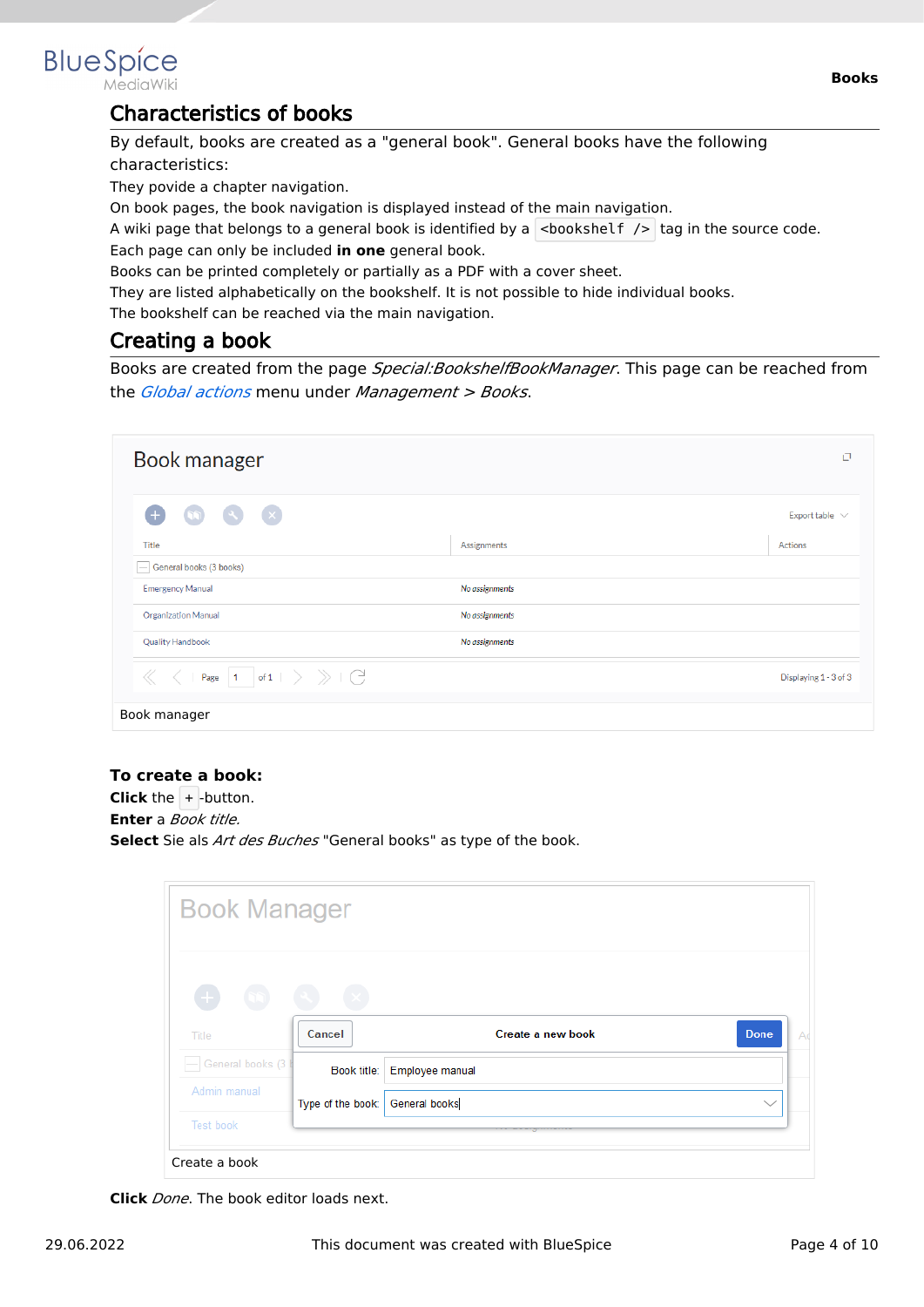

**Important!** The book is only created in the wiki when at least one page has been saved in the book.

### <span id="page-4-0"></span>**Adding pages**

You are now in the book editing mode.



**Click** the *Plus* button (1). A dialog window opens.

**Search** for a page in the wiki and select it. Soll in der Buchnavigation ein anderer Name angezeigt werden so können Sie ienen Anzeigetitle angeben (optional).

**Click** *Done*.

**Add** additional pages.

**Click** the arrow of the *Save* button and select *Save and add chapter navigation.* This process inserts the  $\leq$ bookshelf /> tag into the source code of all wiki pages in the book. This causes a revision of the pages.



**Tip:** You can click a page title of a book page before adding a new book page. This is then inserted as a sub-chapter. You can move pages to the desired position later using drag & drop with the mouse.

The book is now displayed on the wiki bookshelf. The bookshelf can be reached via the entry links in the main navigation.

**Note:** There is no option to go directly from the bookshelf to the book manager.

#### <span id="page-4-1"></span>**Mass-adding of pages**

After clicking "Mass add", a dialog is opened. It contains different criteria for page selection: All pages of a category

All subpages of a certain page

From a page collection - page collections are lists of pages located in the MediaWiki namespace. They are usually created from [search results](https://en.wiki.bluespice.com/wiki/Manual:Extension/BlueSpiceExtendedSearch#Export).

By a semantic property - pages can be selected based on the value of a certain semantic property.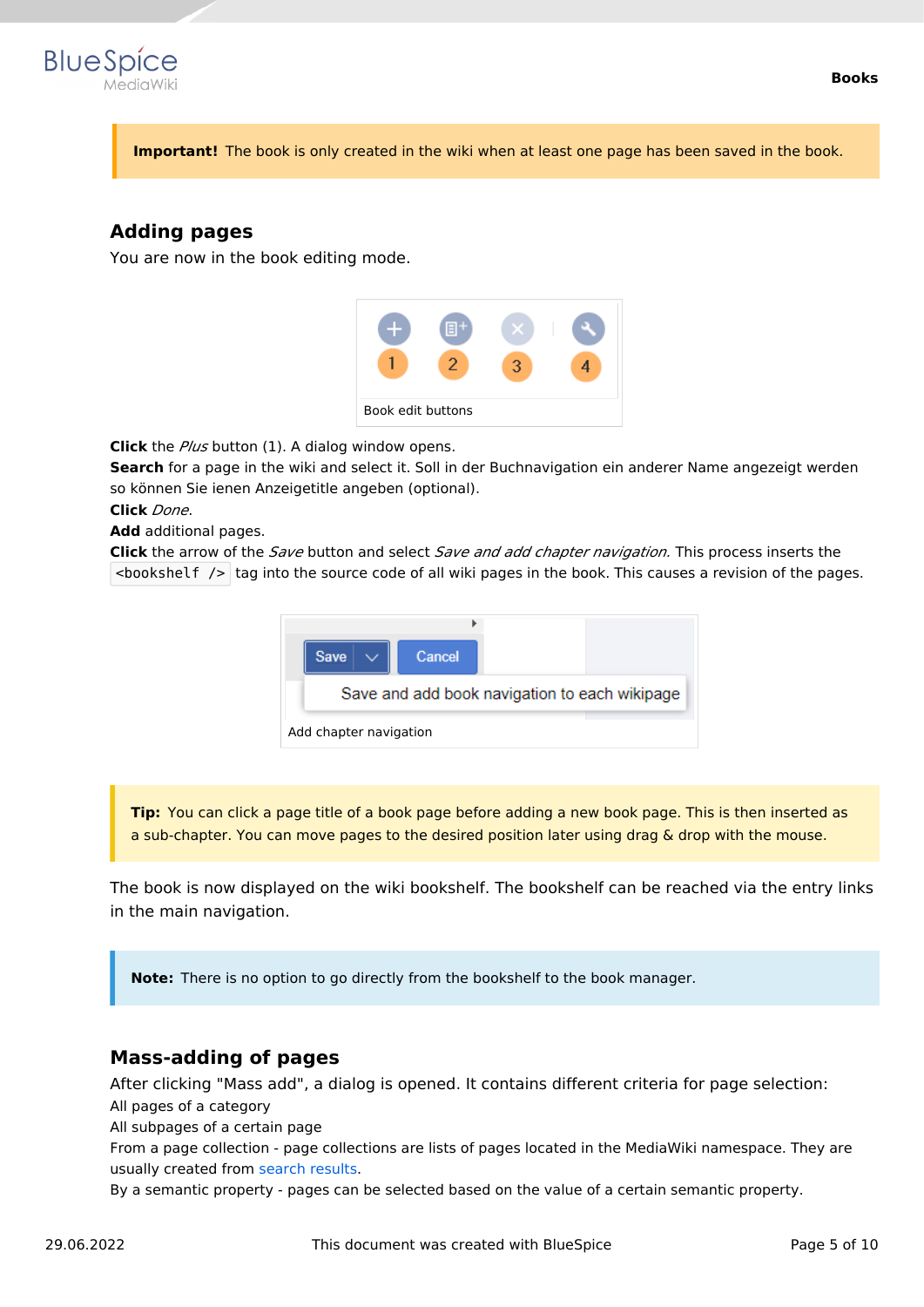<span id="page-5-0"></span>

MediaWiki

After adding your book pages click S*ave* at the bottom of the page. Now you have created a page in the namespace *Book*. It simply contains the list of pages that have been added to the book.

### Adding metadata

While editing a book (adding or removing pages), meta-data for the book can be added. References to these metadata can be included in the PDF template. To edit metadata, select the top-most node of the book (first page) and click the wrench icon. A dialog will be opened where various meta-data can be added or removed:

Title Subtitle Author 1 and 2 Document-ID Document type Department Version

Template (PDF): If you maintain multiple PDF templates for books, you can select one of them here. Table of Contents (Only article titles, or Embed article TOCs)

## <span id="page-5-1"></span>Adding a cover image

To add a cover photo for the book, add a metadata item *Bookshelf image*. Select this option from the dropdown and click *Add*. Once the meta data is added enter the name of the image in the value field. Any image currently uploaded to the wiki can be used. Type the name without the "File:" prefix (enter the image name and file extension).

## <span id="page-5-2"></span>Types of books

| <b>Art</b>                | <b>Beschreibung</b>                                                                                                                                                                                                                                                                                                                                                                                                                                    | <b>Kapitelnavigation</b> |
|---------------------------|--------------------------------------------------------------------------------------------------------------------------------------------------------------------------------------------------------------------------------------------------------------------------------------------------------------------------------------------------------------------------------------------------------------------------------------------------------|--------------------------|
| General<br><b>books</b>   | Visible to all users. Only general books can have a chapter<br>navigation. In almost all cases a book is set up as a "general book".                                                                                                                                                                                                                                                                                                                   | ja                       |
| Own books                 | An own book is only visible in the bookshelf to the user who created<br>the book. Such a book does not have a chapter navigation. Own<br>books are usually created to export wiki pages as a PDF with a<br>cover sheet.                                                                                                                                                                                                                                | nein                     |
| Temporary<br><b>books</b> | This selection is also available to wiki users who are not logged into<br>the wiki and is therefore mainly useful for public wikis. These books<br>are only temporarily stored in the user's browser and not in the wiki<br>itself. If the browser cache is deleted or the user switches to<br>another browser, the book is no longer available. The main aim of<br>temporary books is so that users can collectively print out wiki<br>pages as PDFs. | nein                     |

## <span id="page-5-3"></span>Exporting a book

Books, individual chapters or even individual book pages can be exported as PDF files: **Open** the book in the book manager.

**Select** each of the pages or chapters to export by clicking the appropriate check boxes. Sub-chapters are selected automatically.

**Click** the Export Selections drop-down menu to open a list of the available formats.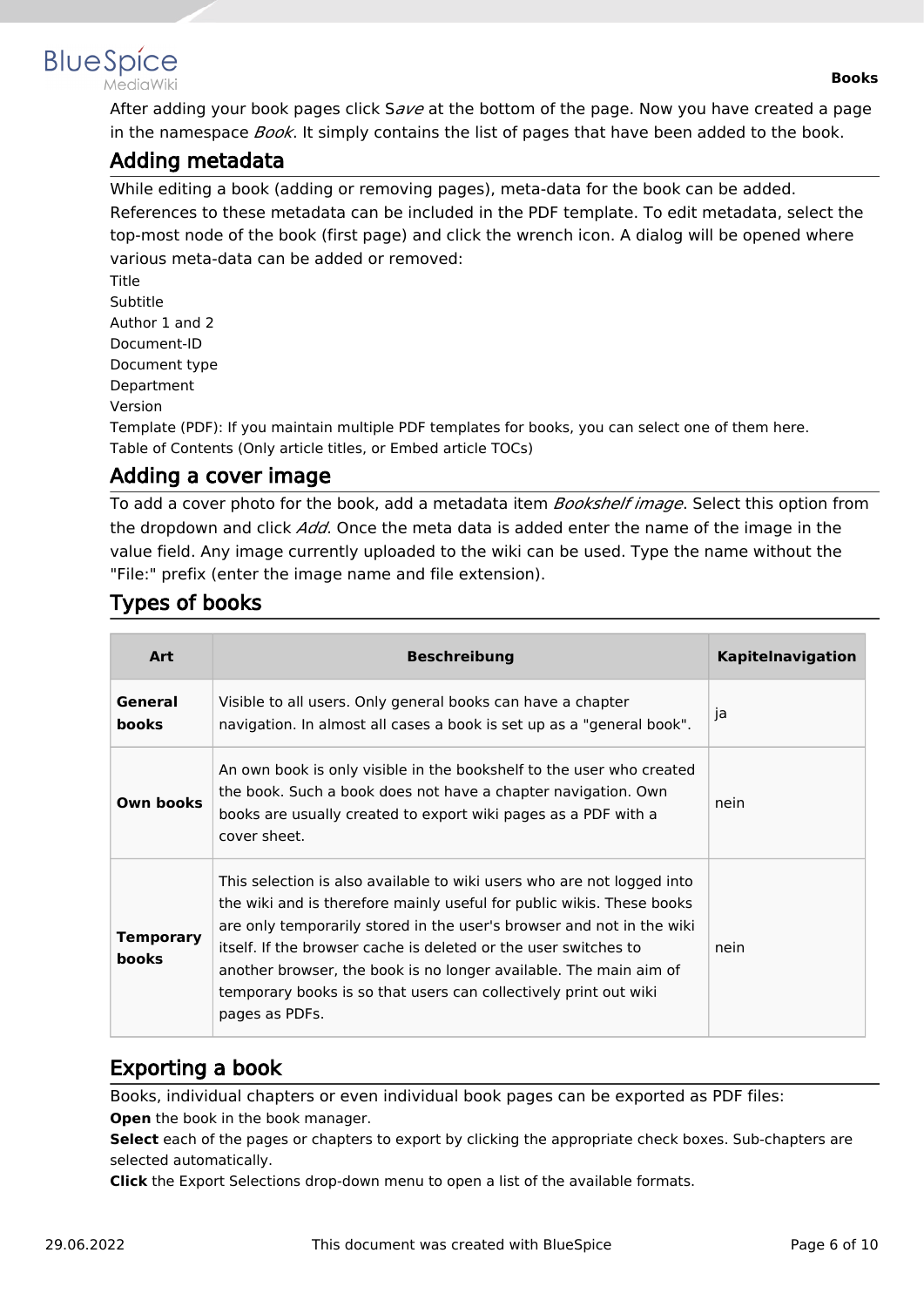<span id="page-6-0"></span>

### Actions in the book manager

Der Link Verwaltung > Bücher im Menü *Globale Aktionen* lädt die Seite *Spezial:Bücherverwaltung* . Hier können Sie Ihre Bücher bearbeiten.

| <b>Book Manager</b>                                           |                |                                        |
|---------------------------------------------------------------|----------------|----------------------------------------|
| $(\times)$<br>$\left( \begin{array}{c} 2 \end{array} \right)$ |                | Export table $\sqrt{ }$                |
| Title                                                         | Assignments    | Actions                                |
| General books (3 books)                                       |                | 4                                      |
| <b>Employee Manual</b>                                        | No assignments | $\mathbf{a}$<br>$\bullet$ $\circ$<br>一 |
| <b>Organization Manual</b>                                    | No assignments | 5<br>3<br>1                            |
| <b>Quality Handbook</b>                                       | No assignments |                                        |
| Book manager actions                                          |                |                                        |

**Edit** (1): Links to the Book editor where you can edit the book contents and metadata.

**Delete** (2): Deletes the book page in the namespace *Book* **without** deleting the wiki pages.

**Duplicate** (3): Duplicates this book, including **all the pages** of the book to a different namespace.

**Export** (4): Exports all wiki pages in this book to PDF.

Assign (5): Assigns the book to designated users. These users are the responsible editors of the book.

## <span id="page-6-1"></span>**Configuration**

#### <span id="page-6-2"></span>**Display options**

**Show book chapter pager after content:** Displays previous/next book page navigation at the end of each book page. (1)

**Show book chapter pager before content:** Displays previous/next book page navigation at the beginning of each book page. (2)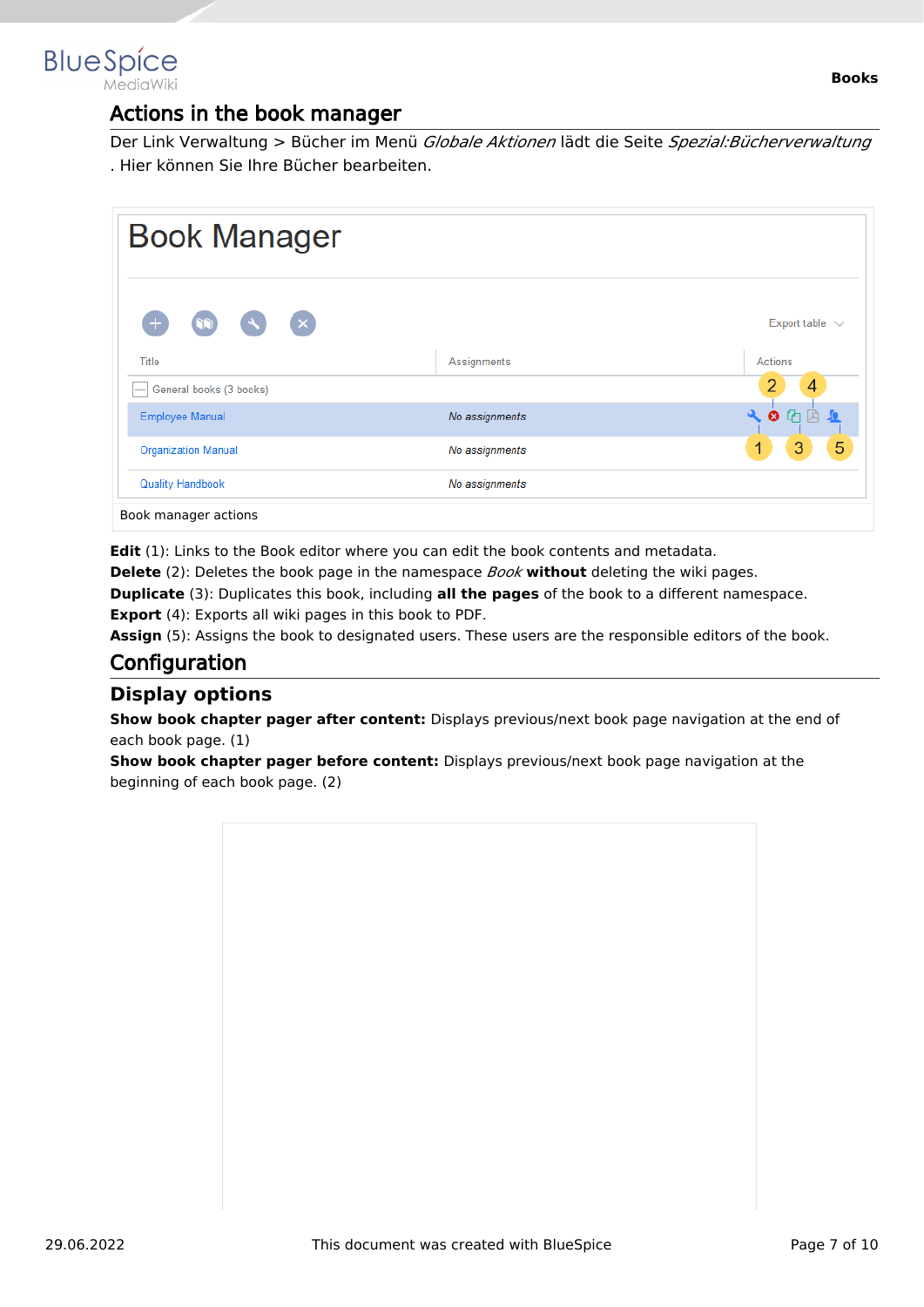



| <b>User manual</b>                |                                                                                                                                                                                                                                                           |                                                     |
|-----------------------------------|-----------------------------------------------------------------------------------------------------------------------------------------------------------------------------------------------------------------------------------------------------------|-----------------------------------------------------|
| < Previous                        | 1                                                                                                                                                                                                                                                         | Next >                                              |
| <b>Login and preferences</b>      |                                                                                                                                                                                                                                                           |                                                     |
| 1 Last edited 3 months ago by MLR |                                                                                                                                                                                                                                                           | $\bigstar$ Unwatch $\bigcirc$ No status information |
|                                   |                                                                                                                                                                                                                                                           |                                                     |
| Login                             |                                                                                                                                                                                                                                                           |                                                     |
|                                   | In the following window, enter your user name and password. Click Log in and you're ready to go.<br>SPECIAL PAGE<br>Log in<br>Username<br>Testuser<br>Password<br><br>Keep me logged in<br>Log in<br><b>Help with logging in</b><br>Forgot your password? |                                                     |
| < Previous                        | $\overline{2}$                                                                                                                                                                                                                                            | Next >                                              |
| Book navigation                   |                                                                                                                                                                                                                                                           |                                                     |

**Use the display title from book source on article:** Shows the title from the book navigation as page title instead of the page name.

| BlueSpice 4<br>Ξ                                         | $\alpha$<br>Find                                                                                                                                                                                                                             |           |
|----------------------------------------------------------|----------------------------------------------------------------------------------------------------------------------------------------------------------------------------------------------------------------------------------------------|-----------|
| Θ<br>Main navigation                                     | Semantic MediaWiki → Examples → Customer data → Template styling<br><b>Manual</b>                                                                                                                                                            | Last edit |
| <b>Getting started with</b><br><b>Semantic MediaWiki</b> | 3. Template styling                                                                                                                                                                                                                          |           |
| Previous<br>Next                                         | By default, a semantic template that was created with the page Special:CreateTemplate, is displayed in a basic table format. Each property/value pair is shown in<br>row.The table width adjusts to the table content.                       |           |
| 1. Semantic MediaWiki Basics                             |                                                                                                                                                                                                                                              |           |
| 2. Example: Customer data                                | Location<br>Regensburg<br>Jane Doe<br>Contact                                                                                                                                                                                                |           |
| 3. Template styling                                      | First contact 2020/12/21                                                                                                                                                                                                                     |           |
| 4. Query the data                                        | Hallo Welt! was founded to make the technology and concept of Wikipedia applicable for professional usage.                                                                                                                                   |           |
| 5. Naming conventions                                    | Since 2007 Hallo Welt! builds collaborative platforms of knowledge for organisations - especially solutions for knowledge management,<br>online documentation and quality management.                                                        |           |
|                                                          | 63<br>Default table of a semantic template                                                                                                                                                                                                   |           |
|                                                          | To change the table layout, we can add some styling information to the template.<br>Adjusting the template styling                                                                                                                           |           |
|                                                          | To format the table, we create a subpage to the template. It contains the custom template styles. In the following example, we create a variation of the original<br>width of 100%, left-aligned labels and more padding in the table cells. |           |
|                                                          | Location<br>Regensburg                                                                                                                                                                                                                       |           |

**Note:** If the page additionally contains a {{DISPLAYTITLE}} tag, the display title of the page is shown instead of the book title.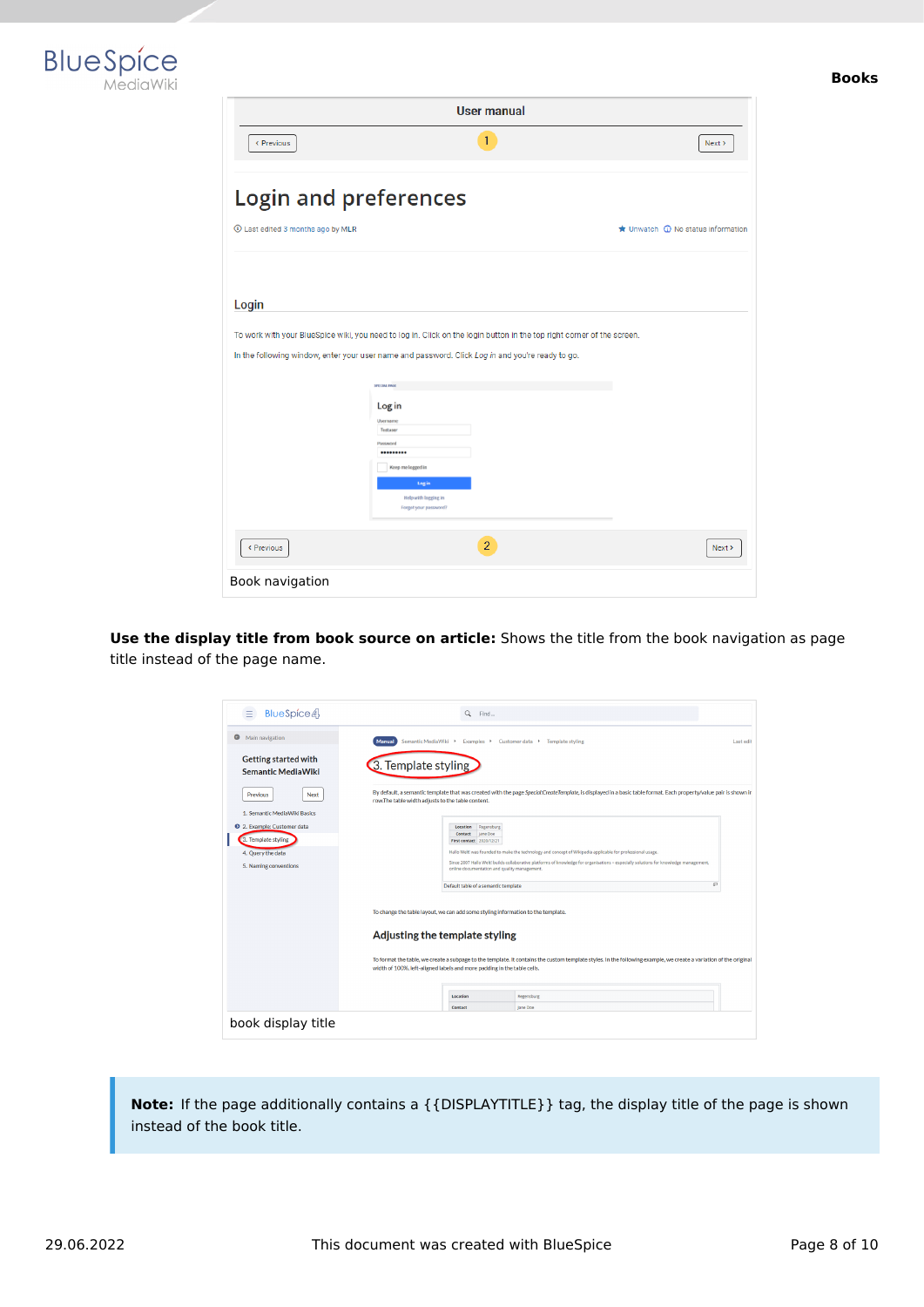

Prepend article table of contents and headlines with book numberation Supress namespace prefix of book articles in output

#### <span id="page-8-0"></span>**Export**

Wiki-Administratoren können folgende Anpassungen für den Buchexport vornehmen:

#### <span id="page-8-1"></span>**Configuring the file size limits (server)**

By default, the book export is limited to 50MB in file size. To adjust this value, complete the following steps:

In Apache Tomcat, open the file *web.xml*:

```
sudo -s
nano /opt/tomcat/webapps/manager/WEB-INF/web.xml
```
Look for the following lines and adjust the value (e.g. for 250MB=26214400)

```
<max-file-size>262144000</max-file-size>
<max-request-size>262144000</max-request-size>
```
The web app BShtml2PDF also has a setting that needs to be adjusted:

nano /opt/tomcat/webapps/BShtml2PDF/WEB-INF

Enter your values in the following lines:

```
<param-name>maxMemSize</param-name> <param-value>26214400</param-value>
<param-name>maxFileize</param-name> <param-value>26214400</param-value>
```
Apache Tomcat neu starten

service tomcat restart

#### <span id="page-8-2"></span>Deleting a book

Wenn Sie ein Buch löschen, entfernen Sie nur die Buchseite des Buches (also das Inhaltsverzeichnis). Die Wiki-Seiten im Buch werden jedoch nicht gelöscht. Bevor Sie das Buch löschen, werden Sie in einem Popup-Menü darüber informiert, dass das *bookshelf*-Tag nicht automatisch von den Seiten entfernt wird.

Die *bookshelf*-Tags haben nach dem Löschen des Buches keine Auswirkung auf die Wiki-Seiten. Wenn Sie sie manuell entfernen möchten, können Sie zur Seite *Spezial:Text ersetzen* gehen und ein "Suchen und Ersetzen" durchführen.

#### <span id="page-8-3"></span>Duplicating a book

You can create an entire copy of the book by duplicating it:

#### **To duplicate a book:**

**Enter** a *target name*: The default vlaue is the book name with the suffix *(copy)*. Change this to create a different book title.

**Select** a *namespace*: Choose a namespace that is different from the original namespace.

If you are not careful, you might experience some unintended consequences. By creating a new book, you also create copies of all the wiki pages in the original book. Since a namespace cannot contain the same page twice, you have to copy the files to a different namespace.